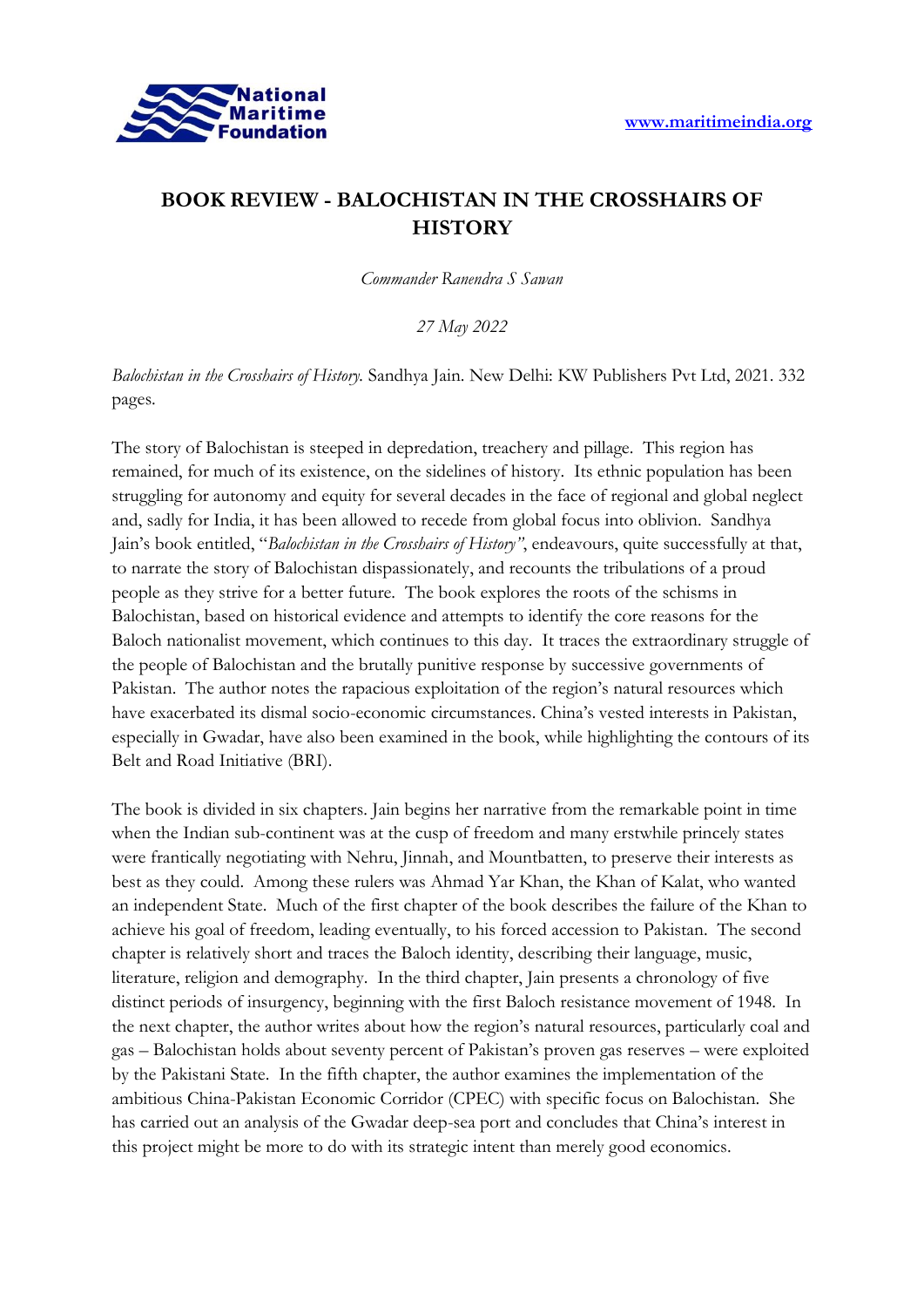Here, however, her research could have done with some more depth. The last chapter, "Multipolar World vs Multipolar Asia", is a brief account of China's Belt and Road Initiative (BRI) vis-à-vis India's neighbourhood policy and the SAGAR vision.

The perceived sense of injustice, isolation and denial, that pervades in the collective Baloch conscious, is a leit motif of the book, and she makes a compelling case in support of Baloch nationalism. This central idea is bolstered with data on the region's abysmal socio-economic indicators, incorporating, amongst other inequities, the forced disappearances and targeted killings of Baloch nationalist leaders like Akbar Bugti. In recent times, the government of Pakistan has taken steps to assuage Baloch sentiments and has also commissioned some developmental projects. Yet one wonders whether there is really a ray of hope at the end of this tunnel.

The book explores the distinct identity of the Baloch people, spread over, areas of Iran, Afghanistan and Pakistan, each with their own distinct language and culture, which separated them from the mainstream in Pakistan (as indeed was the case in Iran and Afghanistan, too) and has prevented their integration. It explores the contours of Baloch nationalism that began with resentment in the nineteen forties, became a resistance in the late nineteen fifties, and, eventually transformed into armed rebellion – a situation that exists to this day.

The author has argued that Afghanistan has had a significant influence on Balochistan in the past and writes that the future of the latter will, once again, be determined by events in Afghanistan. She surmises, with remarkable prescience, that the Doha talks of February 2020 *"could topple the Ghani regime"* (p. 219). The immediate impact of the withdrawal of the United States from Afghanistan is already palpable in South Asia. The medium to long-term effect on Balochistan, as suggested by Jain, will be profound and this offers an area worthy of academic inquiry. The migration of the Taliban to Balochistan following the US invasion of Afghanistan altered the region's demography and also made it a crucial exit point for the lucrative opium traffic from Helmand, Nimroz and Kandahar. It remains to be seen whether, after Taliban's return to power, the flow of drug traffic from Afghanistan would continue towards Balochistan.

Jain explains Gwadar's strategic importance for China in the latter's aspiration to be a "twoocean power". She also documents the land-grabbing by Pakistan's military in Gwadar and the devastating effect on local fishermen that followed China's presence in the region. Another striking observation made by the author relates to the manner in which Balochistan has largely been deprived of the benefits that the CPEC promised to bring to the region. Apart from these issues, Balochistan's relevance in the larger context of a multipolar world, and the Indo-Pacific in particular, is moot. Thus, it is hard to contextualise the last chapter, 'Multipolar World vs Multipolar Asia' – that dilates on the BRI and the global response to this initiative, the potential of the Renminbi as an international reserve currency, China's quest for strategic outposts in the Indian Ocean, India's neighbourhood policy, and the Indo-Pacific – within the ambit of the book's unifying theme. On the other hand, the impact of China's presence on the people of Balochistan has been a subject of contemporary discussion and requires greater study. Another possible area of research is perhaps the port of Gwadar, which putatively offers immense advantages to China and Pakistan.